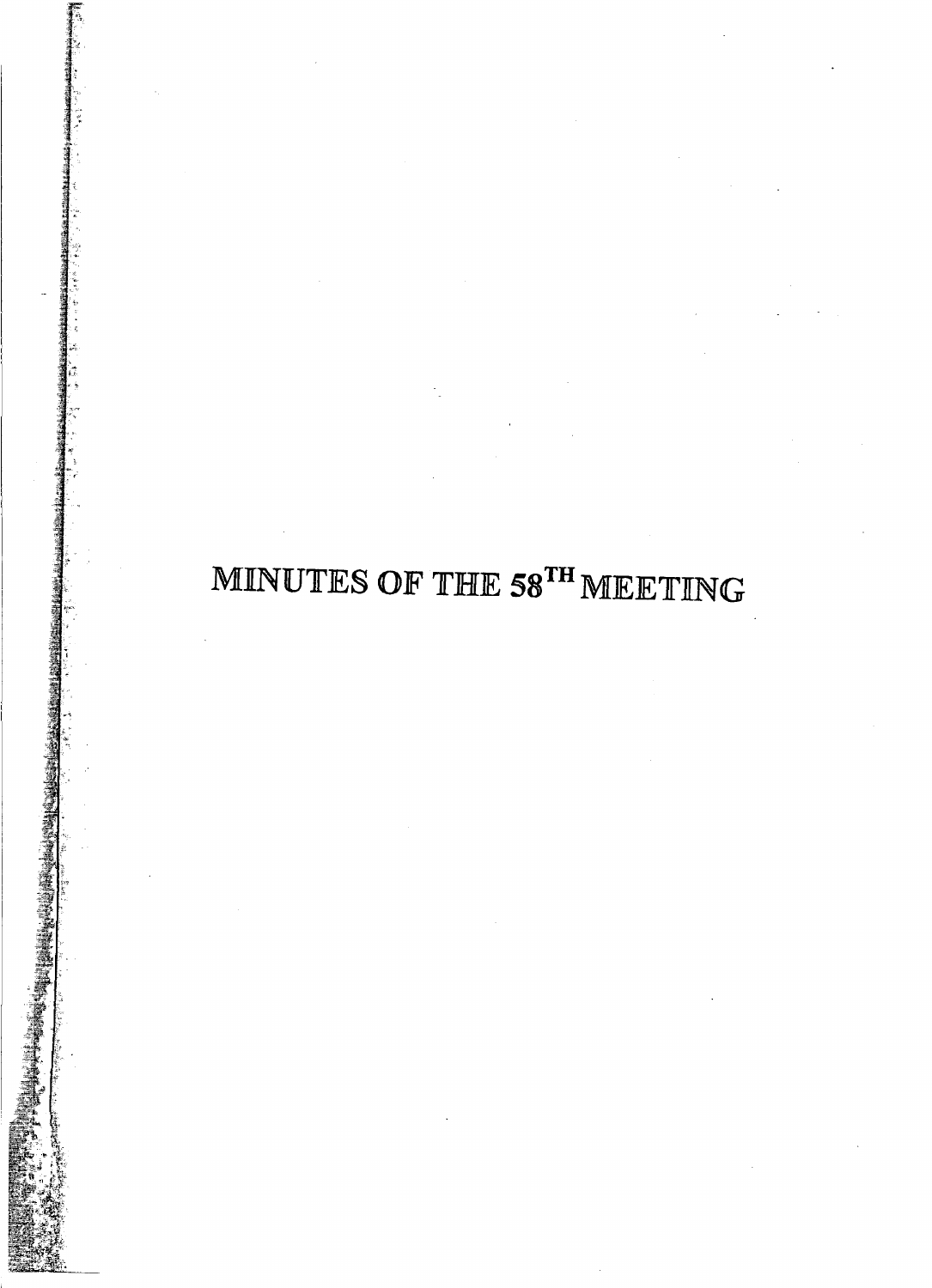## FEDERAL GOVERNMENT EMPLOYEES HOUSING FOUNDATION SHAHEED-E-MILLAT SECRETARIAT ISL.AMABAD

---------------------------~-~---------------- --

"-. -.J

## Subject:- MINUTES OF THE 58<sup>TH</sup> MEETING OF THE EXECUTIVE COMMITTEE OF THE FEDERAL GOVERNMENT EMPLOYEES HOUSING FOUNDATION HELD ON 9.10.1999.

The 58<sup>th</sup> meeting of the Executive Committee of the Federal Government Employees Housing Foundation was held on 9.10.1999 at 10.00 A.M in the Committee Room of the Works Division under the Chairmanship of the Secretary Ministry of Housing & Works/Chief Executive, Federal Government Employees Housing Foundation.

2. The list of participants is annexed.

3. decisions:- The committee considered all the agenda items and took the following

# Agenda Item No.I CONFIRMATION OF THE MINUTES OF THE 57<sup>TH</sup> MEETING OF THE EXECUTIVE COMMITTEE HELD ON 20.7.1999.

4. The Deputy Secretary, Ministry of Works wanted to know the position of the missing accounts of the Foundation. He was informed that efforts have been made to re-construct the previous accounts of the Foundation and that further efforts were on to complete them as for as possible. Besides, the audit of the accounts of the Foundation has been started by the team sent by the Auditor Generals Department.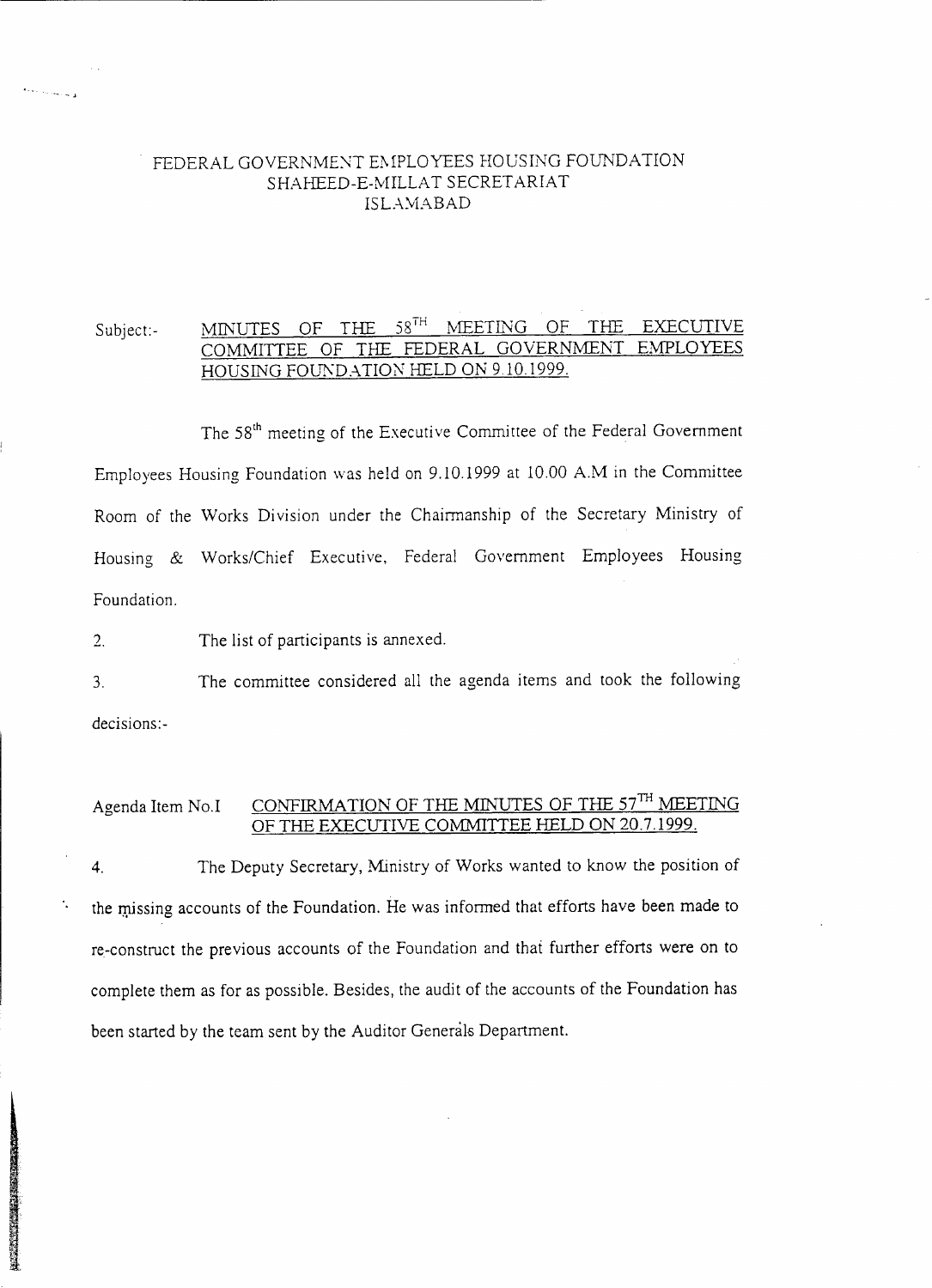5. He further observed that the budget of the Foundation for the current financial year should be put up to the committee for approval. He was informed that it will be placed before the next meeting of the Executive Committee.

6. The minutes of the previous meeting were confirmed.

Agenda Item No.II. PRESENT POSITION OF G-13 SECTOR.

7. A briefing about the present position of the Foundation's Housing Scheme in Sector G-13 was given to the members of the committee.

8. The Member (Planning) CDA stated that according to the revised planning undertaken by the CDA only 5200 plots would be created and if the sizes of the plots are changed by increasing their depth the maximum achievable number *would* be .5500/-. He, therefore, desired to inform that the estimates of plots at 5890 would not be achievable. From the Foundation's side the committee was informed that the estimates of 5890 plots covered only 30% of the total area and therefore, this figure was *well* within the parameters of proper planning. The Director General informed the committee that this was a matter which required to be considered and scrutinized by a duly constituted Technical Committee after which the matter will be placed before the Executive Committee. The committee agreed to this suggestion and directed that the next meeting of the technical committee should be held urgently.

9. The Member Planning (CDA) also stated that the Foundation was asked to make a token payment of Rs. One Million to meet the initial expenditure by the CDA. The Director General informed that in response to the said reference the CDA had been asked to intimate the tentative cost of planning and development so that the matter could be processed further for orders of *the* competent authority *but* no *reply* had *been* received

 $\overline{c}$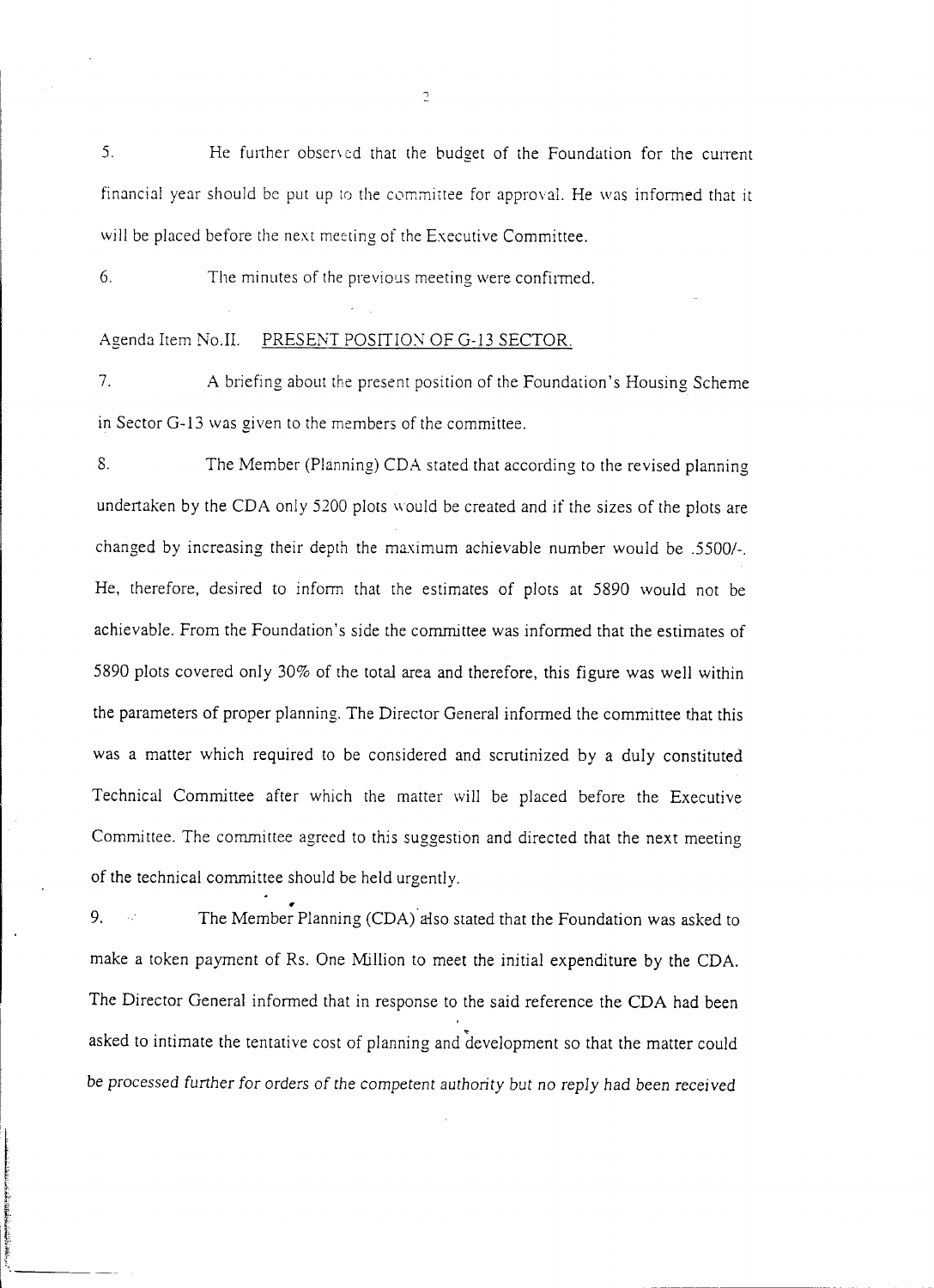so far. The committee directed the Member Planning (CDA) to intimate the tentative cost to the Foundation and approved the payment of Rs. one Million asked for by the CDA.

10. One of the members observed that the committee should be provided with a statement of category-wise position of payments received from the prospective allottees.

## Agenda Item No.III. PRESENT POSITION OF G-14 SECTOR (QUAID-I-AZAM UNIVERSITY HOUSING SCHEME).

11. The committee was apprised of the latest position of the Housing Scheme in Sector G-14/4. It was informed that the Land Acquisition Collector had announced the award for acquisition of land in Sector G-14/4 a day before.<br>I 2. One of the members asked for the authority on which the Foundation was

G-13. Sector G-14/4 to the Foundation allottees. The committee was informed that the original directive of the Prime Minister directed the Foundation to process the development of the applying the selection and eligibility criteria of Sector G-13 for allotment of plots in requirement of the University for allotment to the applicants on the waiting list of Sector scheme on behalf of the Quaid-i-Azam Uni versity and to utilize plots surplus to the

## Agenda Item No.IY. ALLOTMENT OF PLOTS AGAINST 1% QUOTA RESERVED FOR CIVIL SERVANTS DISABLED DURING SERVICE.

The committee was informed of the total applications received against  $1\%$ 13. quota reserved for the disabled persons. It was also informed that the criteria and the sub *committee* to consider these applications stood approved by the Executive Committee

 $\mathfrak{Z}$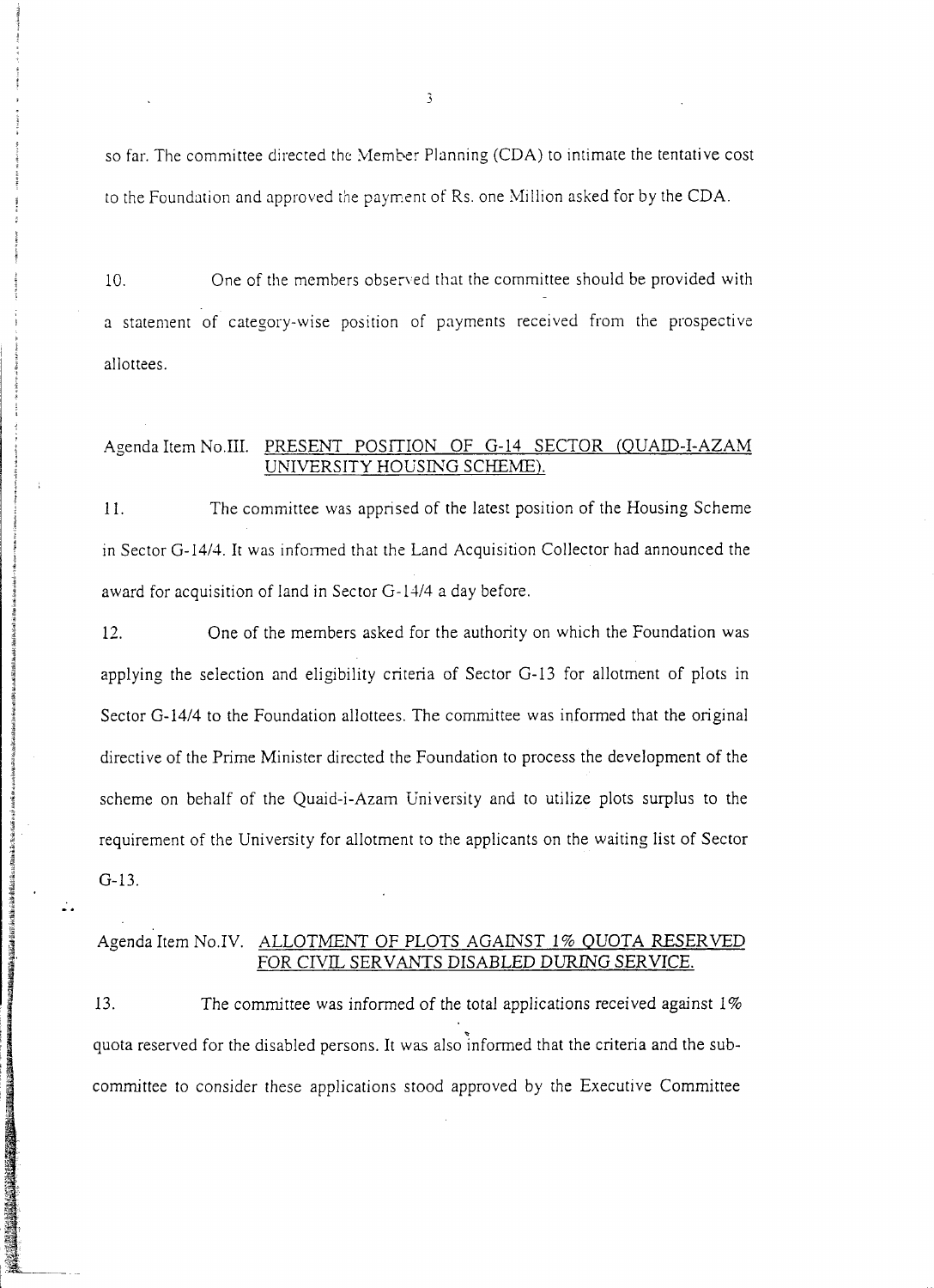previously. The names of all the applicants and those recommended by the committee were gone through by the Executive Committee which approved recommendations of the sub-committee.

#### Agenda Item No.V. HARDSHIP CASES.

14. The names of the three hardship cases approved by the sub-committee constituted for such cases were placed before the Executive Committee. On going through the details the Executive Committee did not approve the recommendations of the sub-committee.

## Agenda Item No.VI. FORFEITURE OF SEED MONEY DUE TION IN THE HOUSING SCHEME PHA III(SECTOR G-13) ISLAMABAD.

15. The issue was discussed by the members of Executive *Committee* and the Foundation was directed to scrutinize the cases of all the *eligible* applicants and then prepare a statement for consideration of the Executive Committee.

## Agenda Item No. VII. REQUEST FOR ALLOTMENT OF CATEGORY-I PLOT ABOVE ENTITLEMENT.

16.. The request of Mr. Anwar *Saleem* Ahmad, Additional Commissioner (Revenue), for allotment of a plot of category higher than his entitlement i.e. a plot of " category-I in place of category-II on special consideration of his medical disability was discussed in detail by the members. The committee accorded its approval to the request of Mr. Anwar Saleem.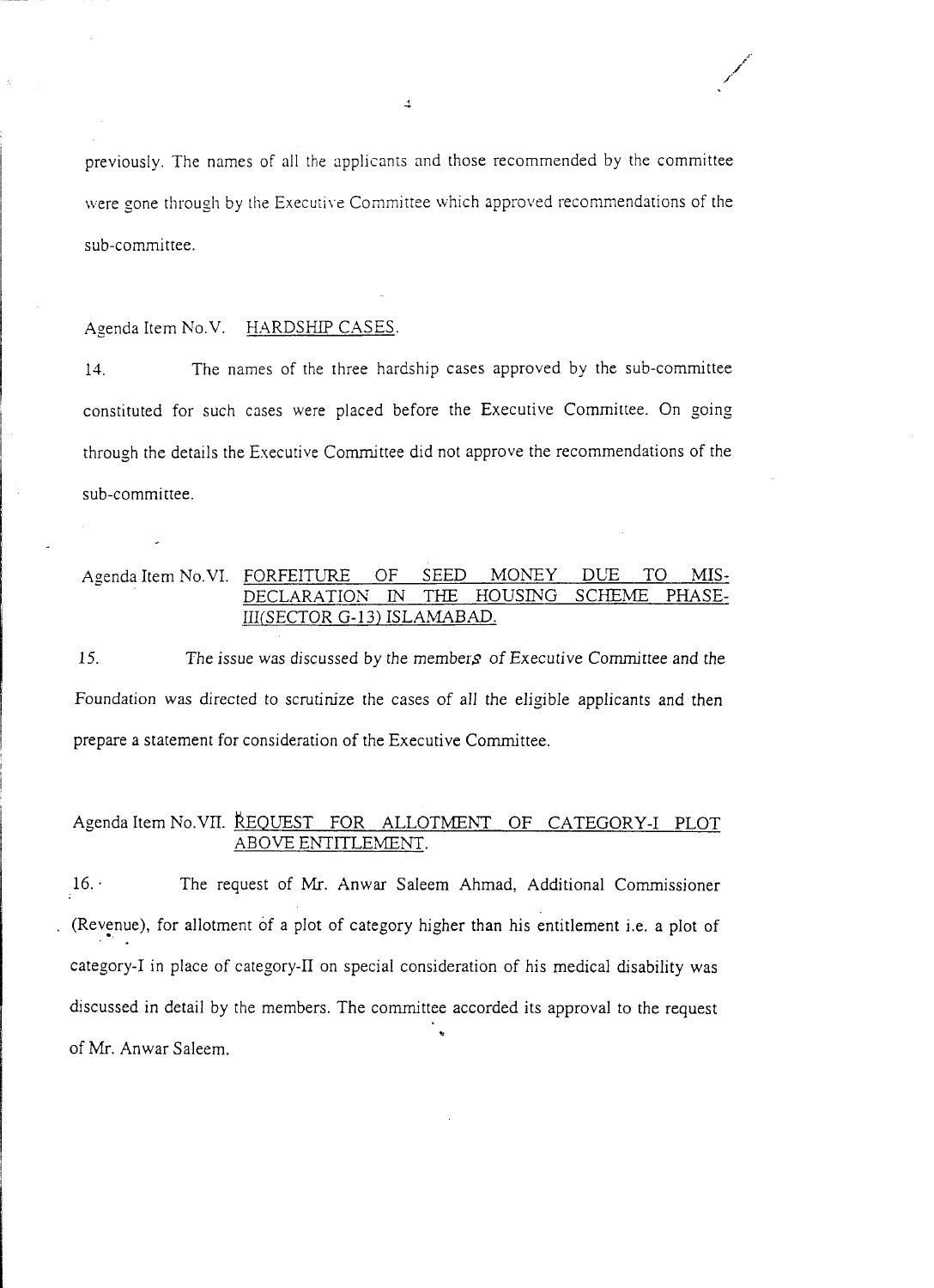#### Agenda Item No.VIII. <u>HIRING FACILITIES TO THE REGULAR EMPLOYEES</u> OF <u>HOUSING FOUNDATIC</u>

17. The proposal was discussed by the Committee and approved subject to the ceiling of the advance rent being paid for not more than six months.

"

**International Constitution**<br>International Constitution<br>International Constitution

1